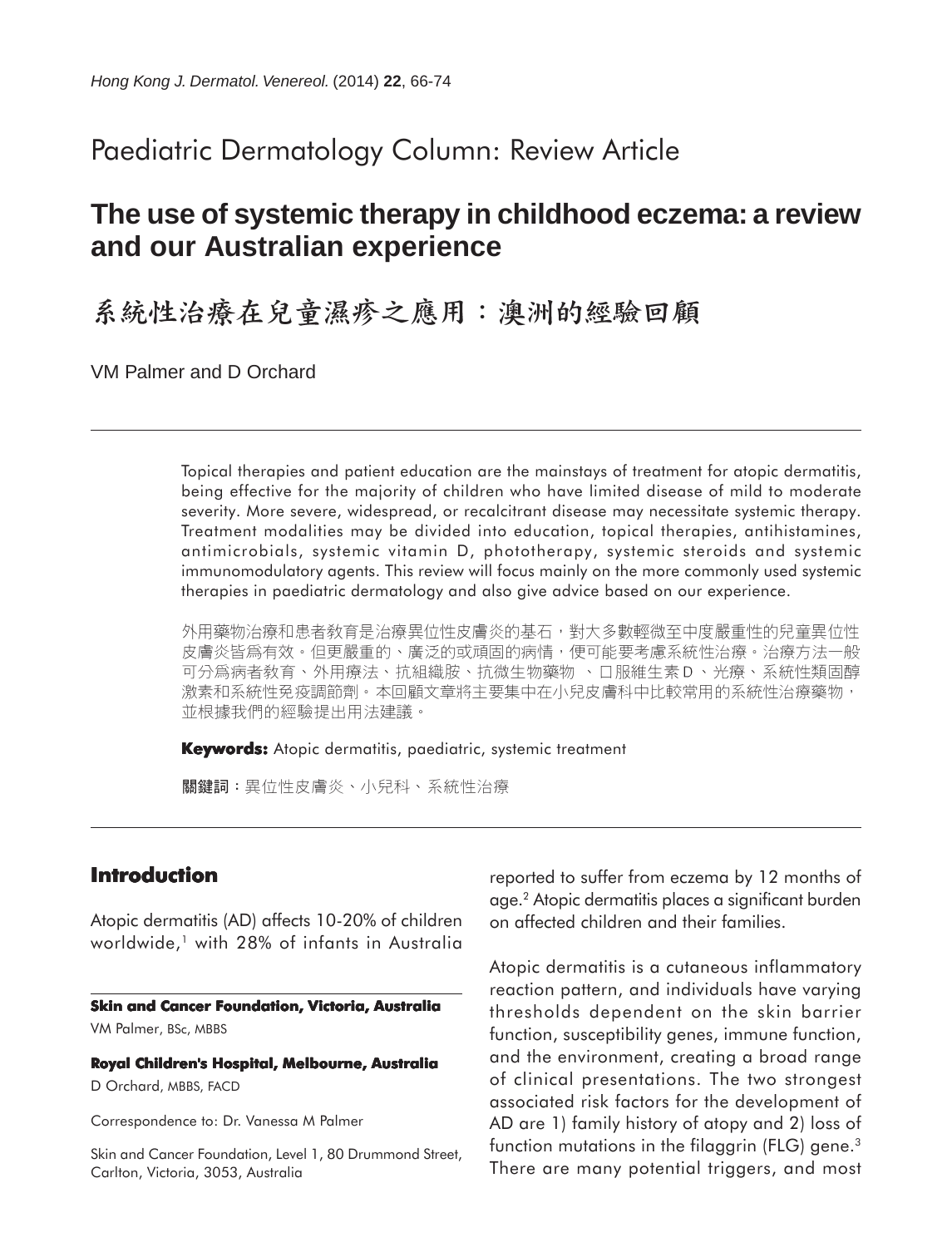**Antihistamines**

eczema presentations are multifactorial. Common triggers include dryness, heat, irritation, infection, allergy, intolerance or other immune stimuli.

Most patients respond well to the addressing of triggers and topical therapies including emollients, topical corticosteroids and topical calcineurin inhibitors, however a minority of children have resistant disease that requires a systemic approach. Safety of topical corticosteroid use has been extensively examined which is why they remain as the pivotal first line agent to settle eczema.4-6 Further review of topical therapies is beyond the scope of this article, which will focus on systemic therapies.

Treatment must be individually tailored, depending on age, site, morphology, extent, previous treatment and the presence or absence of secondary infection. Emollients form the basis of management, and should be used even when the skin is clear. Worsening of eczema is often due to bacterial super-infection and treatment with antibiotics (topical or systemic) is warranted. Educational programmes play a crucial role in eczema management for the patients and their families. An updated Cochrane review detailed potential gains of education programmes; although lacking rigorously designed studies, education may be especially important for parents of children under seven years old.<sup>7</sup> The effectiveness is also directly linked to patient adherence to the application schedule, so the treatment must be acceptable to both the patient and caregiver.

Discoid, or nummular, eczema is of unknown aetiology, and starts with eczema at one site for any reason, usually in minimally atopic patients. The skin then breaks out in 'sympathy' patches, and becomes a vicious cycle. The rationale of therapy is to break the cycle, by preventing pruritus and maintaining a barrier function.

The aim of this paper is to review the systemic therapies.

Although commonly prescribed for eczemaassociated pruritus, a recent Cochrane review found no evidence to support the efficacy or safety of oral H1 antihistamines as monotherapy for children and adults with AD. A further review assessing efficacy as adjunct therapy is ongoing.<sup>8</sup> In our experience antihistamines are useful in select patients with symptomatic dermographism.

## **Antimicrobials**

Interventions to reduce *Staphylococcus aureus* in the management of AD were the subject of a recent Cochrane review and update.<sup>9,10</sup> No convincing evidence for anti-staphylococcal interventions in patients with eczema that was not clinically infected was found. Of note the European TREatment of severe Atopic eczema in children Taskforce (TREAT) survey found that over half of the respondents routinely test and treat skin infection prior to initiation of systemic immunomodulatory agents, with the majority of clinicians opting for penicillins as the first-line.<sup>11</sup> Certain individuals with eczema do seem to be particularly susceptible to secondary colonisation and infection. The use of bleach baths,<sup>12</sup> and at times prophylactic oral antibiotic therapy for some individuals is important.

# **Systemic vitamin D**

Vitamin D as therapy has been a popular topic of research in recent years, and stimulated much debate. Recent literature reviews have shown that replenishing deficient vitamin D levels in AD patients improves disease severity, with many studies showing an inverse relationship between AD severity and vitamin D levels.<sup>13</sup> A Cochrane review in 2012, however, found no convincing evidence that dietary supplements were of benefit in established atopic eczema.14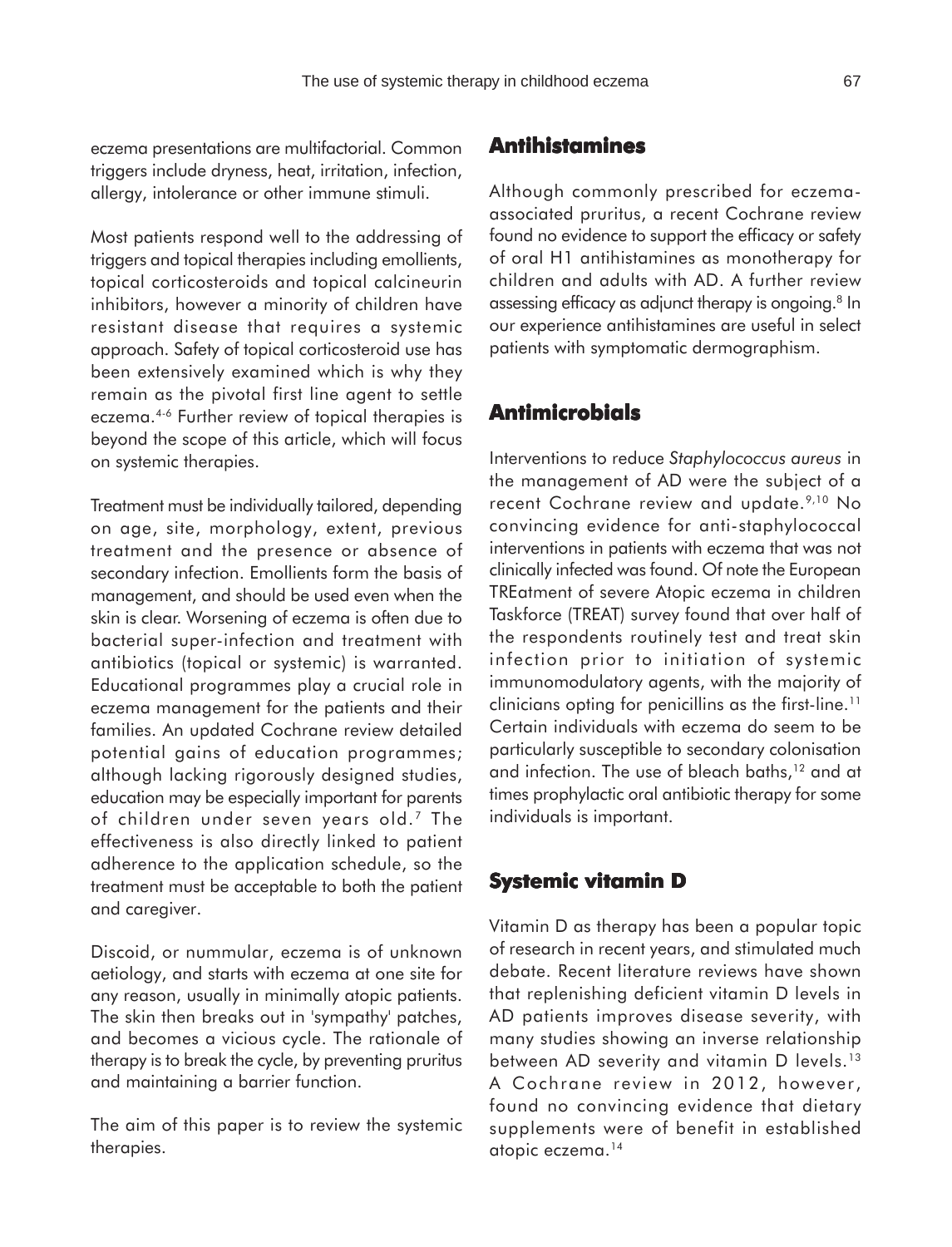## **Phototherapy / UV therapy**

Narrowband UVB (nbUVB) (311 nm) is the preferred choice for full-body phototherapy in children as it is less erythemogenic and is the most efficient anti-inflammatory wavelength.<sup>15</sup> It is also easier to deliver than psoralens and UVA (PUVA) which although proven to be efficacious in children, requires the strict use of protective eyewear for 24 hours. A comparative cohort study in children treated with twice weekly nbUVB for a total of 24 exposures (n=29) reported a 61% reduction in mean six area, six sign atopic dermatitis (SASSAD) score compared to a 6% increase in the unexposed cohort (n=26). This was associated with improved quality of life scores and maintained clinical effect for 6 months post treatment.16 A retrospective evaluation of nbUVB safety and efficacy in the treatment of psoriasis and AD in 129 paediatric patients found that 25% (9 of 36) of patients with AD cleared with the treatment, and 41% (16 of 36) had a partial response. Adverse effects in children with AD treated included six cases of mild erythema, one case of first-degree burn and three cases of pruritus. The authors advised annual follow-up for carcinoma surveillance.17 Narrowband UVB is an appropriate second-line therapy for eczema that requires much effort and copious topical corticosteroids to maintain, and may delay or prevent the need for immunomodulatory drugs. Contraindications include inability to attend for regular treatment, inability to stand in a confined space, fair skin or family history of skin cancer, and prolonged use with regard to the total UVB exposure. Long-term risk of skin cancer (particularly in Caucasian children) needs to be seriously considered, especially with children that may go on to receive systemic immunomodulatory treatment that further increases the risk of cutaneous malignancies.

#### **Systemic treatments**

Oral immunomodulatory treatments are indicated

for chronic life-ruining eczema, and for AD patients whose families are in desperation. The aim of treatment is to provide respite and hopes to break the vicious cycle. Prior to initiating oral immunomodulatory treatments, it is important to rule out remediable reasons for the failure of firstline agents or exacerbating factors. It may also be prudent to have an observed hospital stay to ensure a failure in education or application techniques is not to blame for the treatment failure. There are no official prescribing guidelines for systemic agents in children with AD, and there is much variability between centres in monitoring recommendations. An update from our centre was published in 2008,18 and there have been other recent reviews on this topic. <sup>19,20</sup>

## **Prednisolone**

Prednisolone, when necessary, is best used in very short bursts given the side effect profile of longer term use (see Table 1). It is useful for treating allergic reactions, especially severe type-1 or type-4 allergic reactions, in kick-starting therapy for severe eczema or discoid eczema, or to use at times when rapid clearance is important, such as for school examinations or camps. The usual starting dose is 1 mg/kg for 3 days, then weaned over 10 days. It is important to note that if oral prednisolone is taken at dosages of ≥20 mg/day, ≥2 mg/kg/day, for 14 days or longer, then live vaccinations are contraindicated during the subsequent three months.<sup>21</sup> Children with concomitant asthma have often received previous courses of oral or inhaled corticosteroids, and clinicians should be wary of prescribing further courses in these patients due to cumulative risks.

## **Cyclosporin A**

Cyclosporin A is a calcineurin and IL-2 inhibitor, and potently inhibits T-lymphocyte dependent immune responses. Cyclosporin was recently found to be the most common systemic treatment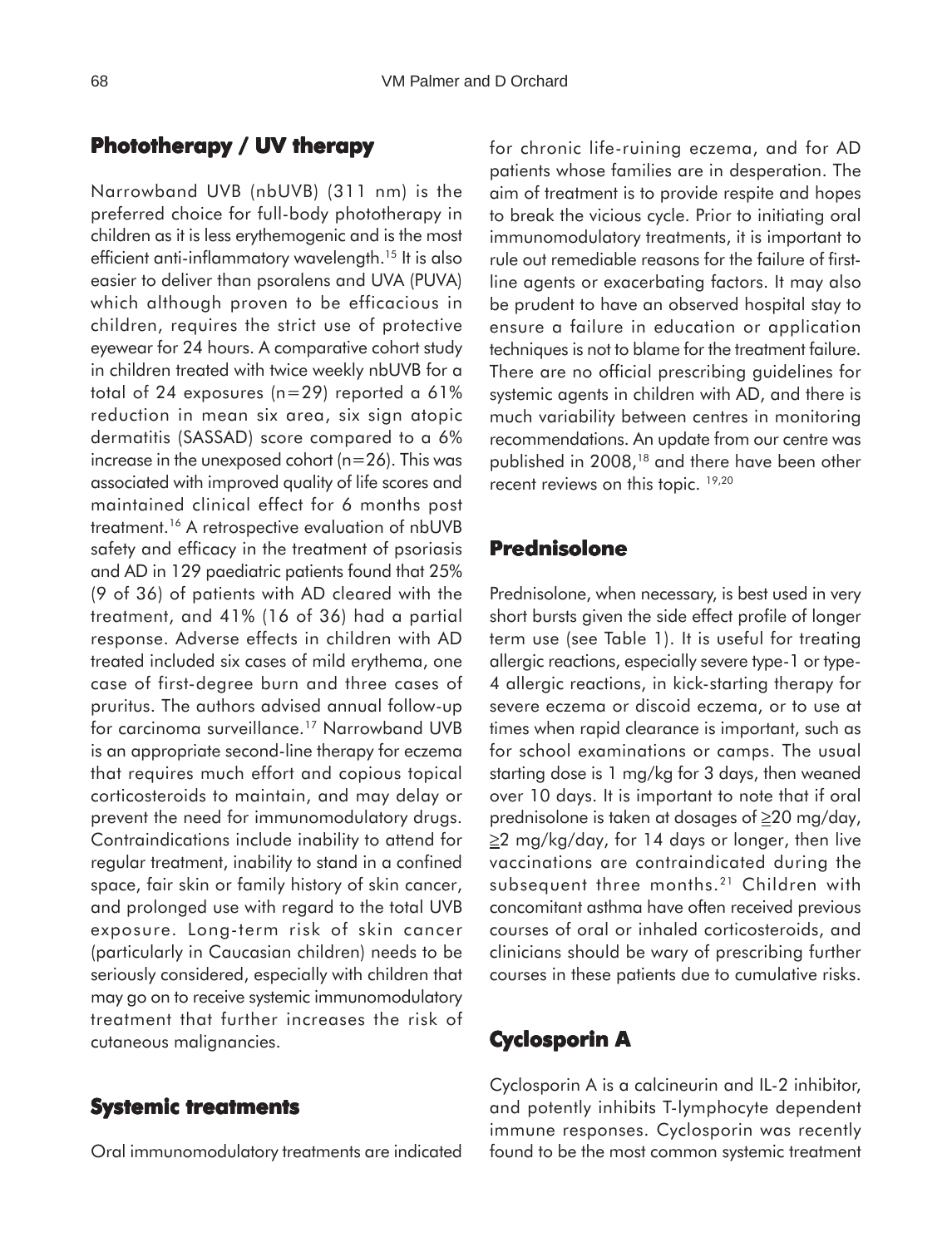| Therapy           | ð<br>Mechanism<br>action                                                                                                                                                | <b>Advice/</b><br>uses                                                                                                                                                         | Screening<br>Tests                       | Monitoring                                                  | <b>Dose</b>                                                                                                                                                                                                            | Advantages                                                                                                                                     | Contraindications/<br>considerations                                                                                                                                                                                       | Side effects<br>short term                                                                                                                                                                                                                                                                                                                                                                                                                                                                                                                                                                                                                                                                                                                                                                                                                                                                                                                                                                                                                                                                                                                                                    | Side effects<br>long term                                                  |
|-------------------|-------------------------------------------------------------------------------------------------------------------------------------------------------------------------|--------------------------------------------------------------------------------------------------------------------------------------------------------------------------------|------------------------------------------|-------------------------------------------------------------|------------------------------------------------------------------------------------------------------------------------------------------------------------------------------------------------------------------------|------------------------------------------------------------------------------------------------------------------------------------------------|----------------------------------------------------------------------------------------------------------------------------------------------------------------------------------------------------------------------------|-------------------------------------------------------------------------------------------------------------------------------------------------------------------------------------------------------------------------------------------------------------------------------------------------------------------------------------------------------------------------------------------------------------------------------------------------------------------------------------------------------------------------------------------------------------------------------------------------------------------------------------------------------------------------------------------------------------------------------------------------------------------------------------------------------------------------------------------------------------------------------------------------------------------------------------------------------------------------------------------------------------------------------------------------------------------------------------------------------------------------------------------------------------------------------|----------------------------------------------------------------------------|
| (311 nm)<br>nbUVB | Langerhan's cells<br>Staphylococcus<br>modulatory via<br>inhibition of<br>Also reduces<br>keratinocyte<br>colonisation<br>production<br>and alters<br>Immuno-<br>aureus | effort and topical<br>steroids<br>Type IV or V skin<br>taking a lot of<br>controlled but<br>reasonably<br>Eczema                                                               | examination<br>$\frac{1}{2}$<br>$Ful$ sl | skin examination<br>Clinic review<br>Ongoing<br>annual full | Jsually 2-3 times<br>MEDs $>390$ mJ/<br>70% of minimal<br>week course or<br>erythema dose<br>until clearance<br>Most common<br>a week for 12<br>cm <sup>2</sup> are more<br>initial dose is<br>ikely to clear<br>(MED) | May delay or<br>avoid the need<br>decrease time-<br>topical regime<br>for systemic<br>modulatory<br>consuming<br>immune-<br>Helps to<br>agents | for further immune-<br>exposure) and need<br>modulatory therapy<br>consider total UVB<br>Logistics<br>Ability to stand in<br>Family history of<br>confined space<br>Prolonged use<br>skin cancer<br>Fair skin<br>in tuture | Herpes simplex<br>Koebnerisation<br>Photosensitivity<br>Hypertrichosis<br>Pigmentation<br>reactivation<br>nitial flare<br>Erythema<br>Pruritus<br>Burn<br>Pain                                                                                                                                                                                                                                                                                                                                                                                                                                                                                                                                                                                                                                                                                                                                                                                                                                                                                                                                                                                                                | Cumulative<br>risk of skin<br>skin-aging<br>Premature<br>unknown<br>cancer |
| Prednisolone      | inflammatory cells<br>Anti-inflammatory<br>effects on specific<br>pro-inflammatory<br>molecules and<br>cytokines and<br>production of<br>decreased<br>effects via       | Allergic reactions<br>To 'kick start'<br>therapy for<br>severe eczema or<br>Use in very short<br>To use on school<br>discoid eczema<br>examination<br>camps/<br>bursts<br>hmes | for short term<br>Usually none<br>use    | for short term<br>Usually none<br>use                       | Usually 1 mg/kg<br>wean down over<br>for 3 days then<br>10 days                                                                                                                                                        | Rapid response<br>Low cost<br>Availability<br>Short-term<br>tolerability<br>Extremely<br>effective                                             | effects unacceptable<br>Consider previous<br>oral prednisolone<br>corticosteroid use<br>(topical, inhaled,<br>Long-term side<br>Corticosteroid<br>dependency<br>previous<br>courses)                                       | Cushingoid changes<br>Increased appetite, excessive weight gain<br>Hypokalaemia, hypertriglyceridaemia<br>Nausea, vomiting, steato-hepatitis<br>Peptic ulcer disease<br>Hypothalamic-pituitary-adrenal axis<br>Steroid withdrawal syndrome<br>(skin, female genito-urinary tract)<br>Hyperglycaemia, hypertension<br>Congestive heart failure<br>Psychosis, personality change,<br>Poor heding<br>Striae, atrophy, telangiectasia<br>Steroid acne, actinic purpura<br>Osteoporosis, osteonecrosis<br>Telogen effluvium, hirsutism<br>Acanthosis nigricans<br>Gastro-oesophageal reflux<br>Non-Hodgkin's lymphoma<br>Cutaneous<br>Flare of pustular psoriasis<br>Squamous cell carcinoma<br>Refraction error, infection<br>Opportunitistic infections<br>Tuberculosis reactivation<br>Pseudotumour cerebri<br>Peripheral neuropathy<br>Menstrual irregularity<br>Dépression, agitation<br>Cataracts, glaucoma<br>Epidural lipomatosis<br>Myopathy<br>Growth impairment<br>Bowel perforation<br>Kaposi's sarcoma<br>Addisonian crisis<br>Hypocalcaemia<br>Metabolic effects<br>Gastrointestina<br>Herpes virus<br>Malignancy<br>nfection<br>Psychiatric<br>Infectious<br>Ocular |                                                                            |
|                   |                                                                                                                                                                         |                                                                                                                                                                                |                                          |                                                             |                                                                                                                                                                                                                        |                                                                                                                                                |                                                                                                                                                                                                                            |                                                                                                                                                                                                                                                                                                                                                                                                                                                                                                                                                                                                                                                                                                                                                                                                                                                                                                                                                                                                                                                                                                                                                                               | (continued on page 70)                                                     |

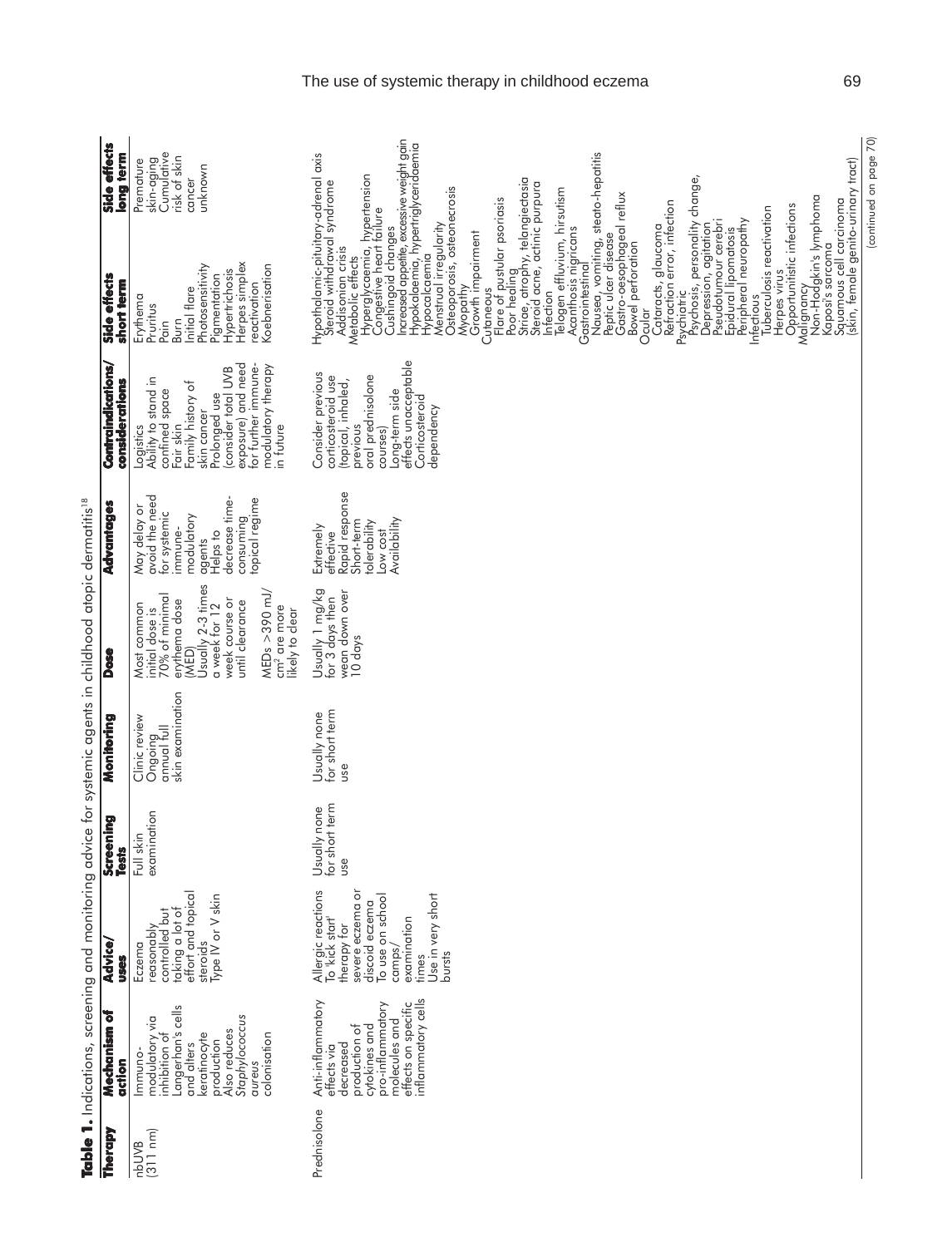natitie<sup>18</sup> (cont<sup>1</sup>d) in childhood Atopic de  $\cdot$  $\frac{1}{2}$ 

# 70 VM Palmer and D Orchard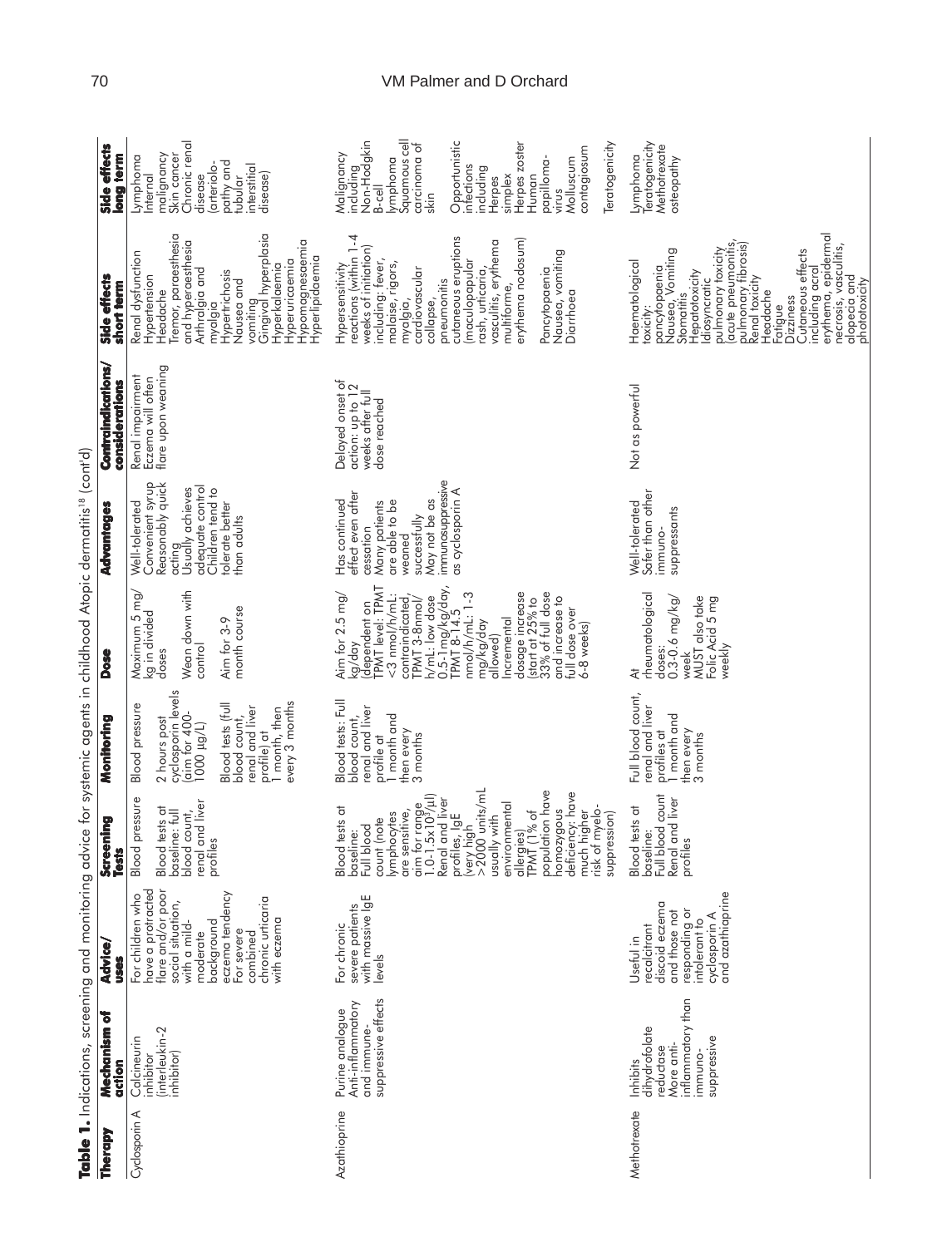for children with severe AD in the TREAT survey, followed by oral corticosteroids and then azathioprine.<sup>11</sup> Recently, an unblended study compared the efficacy and safety of methotrexate (7.5 mg/week) and cyclosporin (2.5 mg/kg/day) over a 12-week period in 40 children with severe AD: both agents showed similar efficacy and were associated with mild and reversible side effects, none of which required dose reduction or cessation of the drug.22 Schmitt et al undertook a systematic review and meta-analysis of cyclosporin for AD treatment: three of their included studies involved only children, with doses ranging from 2.5 to 5 mg/kg/day for durations ranging from six weeks to one year. Pooled data from the meta-analysis including adults as well found that cyclosporin was similarly effective in adults and children, with a relative effectiveness of 55% after six to eight weeks.23

There are no published guidelines for dosing and monitoring in children. Flohr and Irvine have recently published their advice for adults and children on systemic therapies, and recommended starting cyclosporin at 2.5 mg/kg/day, increasing to 5 mg/kg/day if necessary.19 We start our patients on 5 mg/kg/day in divided doses, and measure cyclosporin levels two hours post dose, aiming for 400-1000 µg/L. We monitor blood pressure, full blood count, renal and liver profile pre-treatment, after one month, and subsequently every three months (see Table 1). The dose should be weaned as disease is controlled, and a total duration of therapy of 3-9 months is recommended. Cyclosporin is generally welltolerated, especially in younger patients, and is available as a convenient syrup formulation. The onset of action is rapid, and it usually achieves adequate control, but prompt relapse after cessation is the rule. Long-term side effects include impaired renal function, immunosuppression, hypertension, hyperlipidaemia, hypertrichosis and gingival hyperplasia. We find it useful for children who experience a protracted flare and/or a poor social situation, on a background of not overly severe AD, and also for severe chronic urticaria combined with eczema.

## **Azathioprine**

Azathioprine is a purine analogue with antiinflammatory and immunosuppressive effects. A retrospective evaluation of azathioprine in 48 children with severe AD has shown it to be safe and effective, although in some cases a higher dosage than the usual adult dosage (2.5-3.5 mg/ kg/day) was needed, possibly due to decreased drug absorption.24 The British Association of Dermatologists' guidelines for the safe use of azathioprine advise long-term follow-up, and advise on photoprotection when using the drug off-licensed for paediatric AD.25

Although not reported in AD patients treated with azathioprine, the risks of lymphoma or progressive multifocal leucoencephalopathy (PML) may be especially important when receiving azathioprine in the context of inflammatory bowel disease (lymphoma) or in combination immunosuppressive therapy or in autoimmune disease (PML).19

Thiopurine methyl-transferase (TPMT) metabolises azathioprine to an inactive metabolite, and activity of this enzyme must be tested prior to therapy to reduce the risk of toxicity. One percent of the population has a homozygous deficiency in TPMT and are therefore at higher risk of myelosuppression secondary to increased conversion to the active metabolite, mercaptopurine. Potential problems with azathioprine include tolerability (nausea, lethargy, tiredness), hypersensitivity (seen after two to three weeks of therapy), immunosuppression and bone marrow suppression.

The target dose should be 2.5 mg/kg/day, achieved with incremental increases: start at one quarter to one third of the calculated full dose, and increase gradually over six to eight weeks. Full blood count, renal and liver profile, IgE and TPMT levels should be checked pre-treatment, then a repeat full blood count, renal and liver profile should be checked after one and three months. Dosage increases should be accompanied by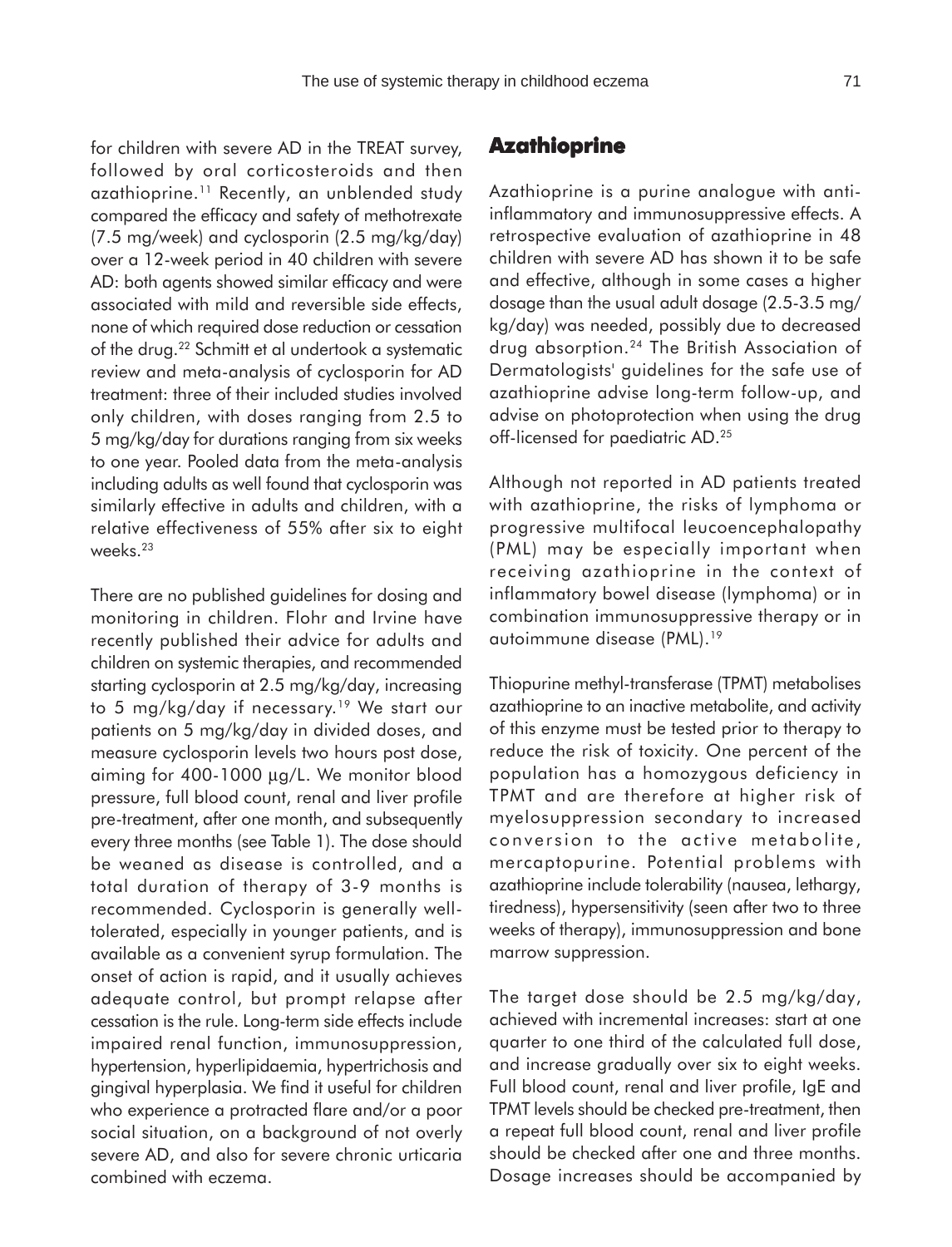more frequent blood tests. Very high levels of IgE (greater than 2000 units/mL), are often associated with environmental allergies, this ratifies the decision to use immunosuppression but does not impact upon therapy. It is noteworthy that atopic dermatitis with other manifestations of atopy including IgE elevations was concluded to be a risk factor for childhood asthma occurrence, severity and persistence.<sup>26</sup>

Azathioprine has a delayed clinical effect taking up to eight to 12 weeks before improvement is seen after the full dose is reached. Lymphocyte count is the most sensitive biochemical marker of effect, and we aim for a range of  $1.0$  to  $1.5x10^3/\mu$ . Benefits of azathioprine include sustained efficacy, and most patients can be successfully weaned off treatment over many months. We recommend using azathioprine for patients with chronic, severe eczema with massive IgE levels.

#### **Methotrexate**

Methotrexate inhibits dihydrofolate reductase, and is more anti-inflammatory than immunosuppressive, and although the mechanism in AD is poorly understood, it is known to reduce allergen-specific T-cell activity. Rheumatological doses are 0.3-0.6 mg/kg/week and it is from the rheumatology literature that most information about this drug is derived. As previously discussed, a randomised controlled trial in 40 children found methotrexate (7.5 mg weekly) comparable in efficacy with cyclosporin (2.5 mg/kg/day).<sup>22</sup> Methotrexate has a delayed clinical efficacy similar to azathioprine. We often use 10 mg/week, with the option to increase to 15 mg/week if it is welltolerated. Folic acid 5 mg/week should be given. Full blood count and renal and liver profile should be checked pre-treatment, at one month, and then every three months. Methotrexate is generally welltolerated, with occasional nausea, liver function abnormalities and bone marrow suppression. Subcutaneous administration may ameliorate gastrointestinal upset, and can be successful in those not responding to oral therapy. In our experience, it is safer than other immunosuppressants, though not as powerful. It is useful in recalcitrant discoid eczema and those not tolerating or responding to cyclosporin or azathioprine.

#### **Other treatment options**

The remaining systemic treatment options have insufficient evidence to guide clinical practice.<sup>27</sup> Mycophenolate mofetil (MMF) is not funded in Australia, and may cause unwanted gastrointestinal side effects, and less commonly liver dysfunction and rarely bone marrow suppression. A retrospective chart analysis of 12 children with severe AD treated with MMF after failure to respond to, or intolerance of azathioprine reported 66% (8 of 12) of patients had significant clinical improvement, and lower rates of laboratory abnormalities when compared to children on azathioprine.28 A retrospective analysis of 14 children treated with MMF, at doses of 40-50 mg/kg/day for younger children and 30-40 mg/kg/day for adolescents, reported that 8 of 14 patients had >90% improvement within three months of therapy initiation. All patients tolerated the medication well, and 12 patients continued treatment for up to 24 months without adverse effects.<sup>29</sup>

Interferon gamma may be considered as a thirdline therapy option for patients with severe AD unsuitable for, or resistant to, other systemic agents. Close monitoring is required, and moderate evidence for its short-term use in adults has been discussed in a review.<sup>30</sup>

Use of intravenous immunoglobulin (IVIg) is limited by a high cost and limited access, and in a recent review was not recommended for treatment of severe AD due to poorer efficacy compared to placebo or cyclosporin.30

Roekevisch et al conducted a systematic review of safety and efficacy of systemic therapy for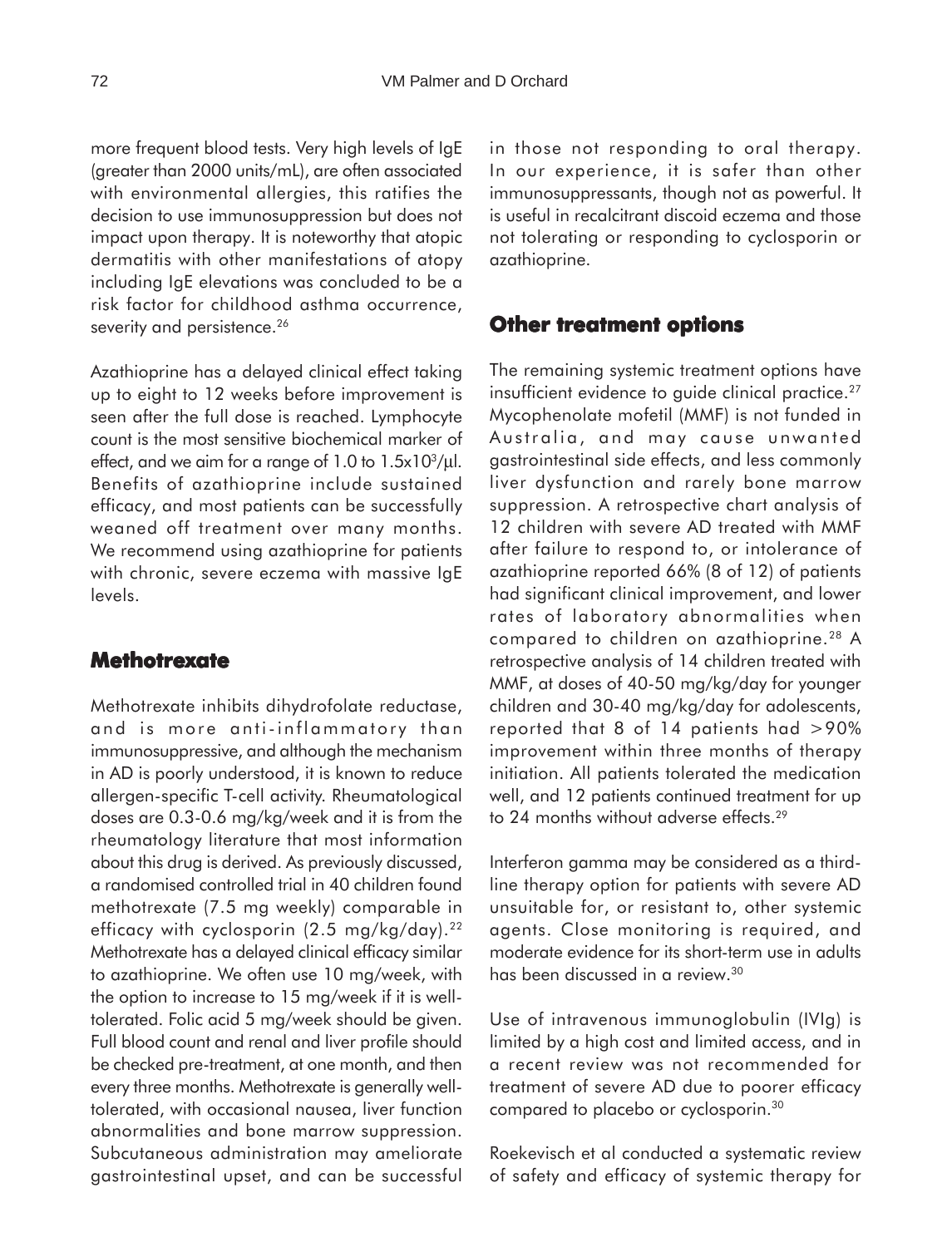moderate to severe AD in adults, and suggested pimecrolimus as a possible short-term option. They advised that montelukast, traditional Chinese herbal medicine, *Mycobacterium vaccae* (specifically reviewed in children), and thymopentin are currently not recommended for treatment of AD. Randomised controlled trials using these medications in children are lacking.

Omalizumab is an IgE monoclonal antibody that, until recently, had been sparsely reported as a treatment for children with AD. A letter reporting the use of omalizumab in seven children (aged 6-19 years) for severe AD, with doses dependent on patient's mass and baseline serum IgE titres found that all patients improved after three to six months, with IgE levels reduced by 60.5%. There were no adverse effects reported during the mean follow-up period of 30 months.31

The T-cell modulator, efalizumab, does not have robust enough evidence to recommend its offlabel use in this population. Siegfried reported sustained efficacy in a child, though the patient developed acute autoimmune thrombocytopaenia and was forced to discontinue its use.32

In summary, it is important to prevent eczema from remaining severe, and be liberal with the use of topical corticosteroids, and to be aware of systemic agents for cases that require them.

#### **References**

- 1. Williams H, Stewart A, von Mutius E, Cookson W, Anderson HR. Is eczema really on the increase worldwide? J Allergy Clin Immunol 2008;121:947-54 e15.
- 2. Martin PE, Koplin JJ, Eckert JK, Lowe AJ, Ponsonby AL, Osborne NJ, et al. The prevalence and sociodemographic risk factors of clinical eczema in infancy: a population-based observational study. Clin Exp Allergy 2013;43:642-51.
- 3. Eichenfield LF, Tom WL, Chamlin SL, Feldman SR, Hanifin JM, Simpson EL, et al. Guidelines of care for the management of atopic dermatitis: Section 1. Diagnosis and assessment of atopic dermatitis. J Am Acad Dermatol 2014;70:338-51.
- 4. Van Der Meer JB, Glazenburg EJ, Mulder PG, Eggink HF, Coenraads PJ. The management of moderate to severe atopic dermatitis in adults with topical fluticasone propionate. The Netherlands Adult Atopic Dermatitis Study Group. Br J Dermatol 1999;140:1114-21.
- 5. Thomas KS, Armstrong S, Avery A, Po AL, O'Neill C, Young S, et al. Randomised controlled trial of short bursts of a potent topical corticosteroid versus prolonged use of a mild preparation for children with mild or moderate atopic eczema. BMJ 2002;324:768.
- 6. Berth-Jones J, Damstra RJ, Golsch S, Livden JK, Van Hooteghem O, Allegra F, et al. Twice weekly fluticasone propionate added to emollient maintenance treatment to reduce risk of relapse in atopic dermatitis: randomised, double blind, parallel group study. BMJ 2003;326:1367.
- 7. Ersser SJ, Cowdell F, Latter S, Gardiner E, Flohr C, Thompson AR, et al. Psychological and educational interventions for atopic eczema in children. Cochrane Database Syst Rev 2014;1:CD004054.
- 8. Apfelbacher CJ, van Zuuren EJ, Fedorowicz Z, Jupiter A, Matterne U, Weisshaar E. Oral H1 antihistamines as monotherapy for eczema*.* Cochrane Database Syst Rev 2013;2:CD007770.
- 9. Birnie AJ, Bath-Hextall FJ, Ravenscroft JC, Williams HC. Interventions to reduce Staphylococcus aureus in the management of atopic eczema. Cochrane Database Syst Rev 2008(3):CD003871.
- 10. Bath-Hextall FJ, Birnie AJ, Ravenscroft JC, Williams HC. Interventions to reduce Staphylococcus aureus in the management of atopic eczema: an updated Cochrane review*.* Br J Dermatol 2010;163:12-26.
- 11. Proudfoot LE, Powell AM, Ayis S, Barbarot S, Baselga Torres E, Deleuran M, et al. The European TREatment of severe Atopic eczema in children Taskforce (TREAT) survey. Br J Dermatol 2013;169:901-9.
- 12. Huang JT, Abrams M, Tlougan B, Rademaker A, Paller S. Treatment of Staphylococcus aureus colonization in atopic dermatitis decreases disease severity. Pediatrics 2009;123:e808-14.
- 13. Mutgi K, Koo J. Update on the role of systemic vitamin D in atopic dermatitis. Pediatr Dermatol 2013;30: 303-7.
- 14. Bath-Hextall FJ, Jenkinson C, Humphreys R, Williams HC. Dietary supplements for established atopic eczema. Cochrane Database Syst Rev 2012;2:CD005205.
- 15. Veith W, Deleo V, Silverberg N. Medical phototherapy in childhood skin diseases. Minerva Pediatr 2011;63: 327-33.
- 16. Darne S, Leech SN, Taylor AE. Narrowband ultraviolet B phototherapy in children with moderate-to-severe eczema: a comparative cohort study. Br J Dermatol 2014;170:150-6.
- 17. Pavlovsky M, Baum S, Shpiro D, Pavlovsky L, Pavlotsky F. Narrow band UVB: is it effective and safe for paediatric psoriasis and atopic dermatitis? J Eur Acad Dermatol Venereol 2011;25:727-9.
- 18. Borchard KL, Orchard D. Systemic therapy of paediatric atopic dermatitis: an update. Australas J Dermatol 2008;